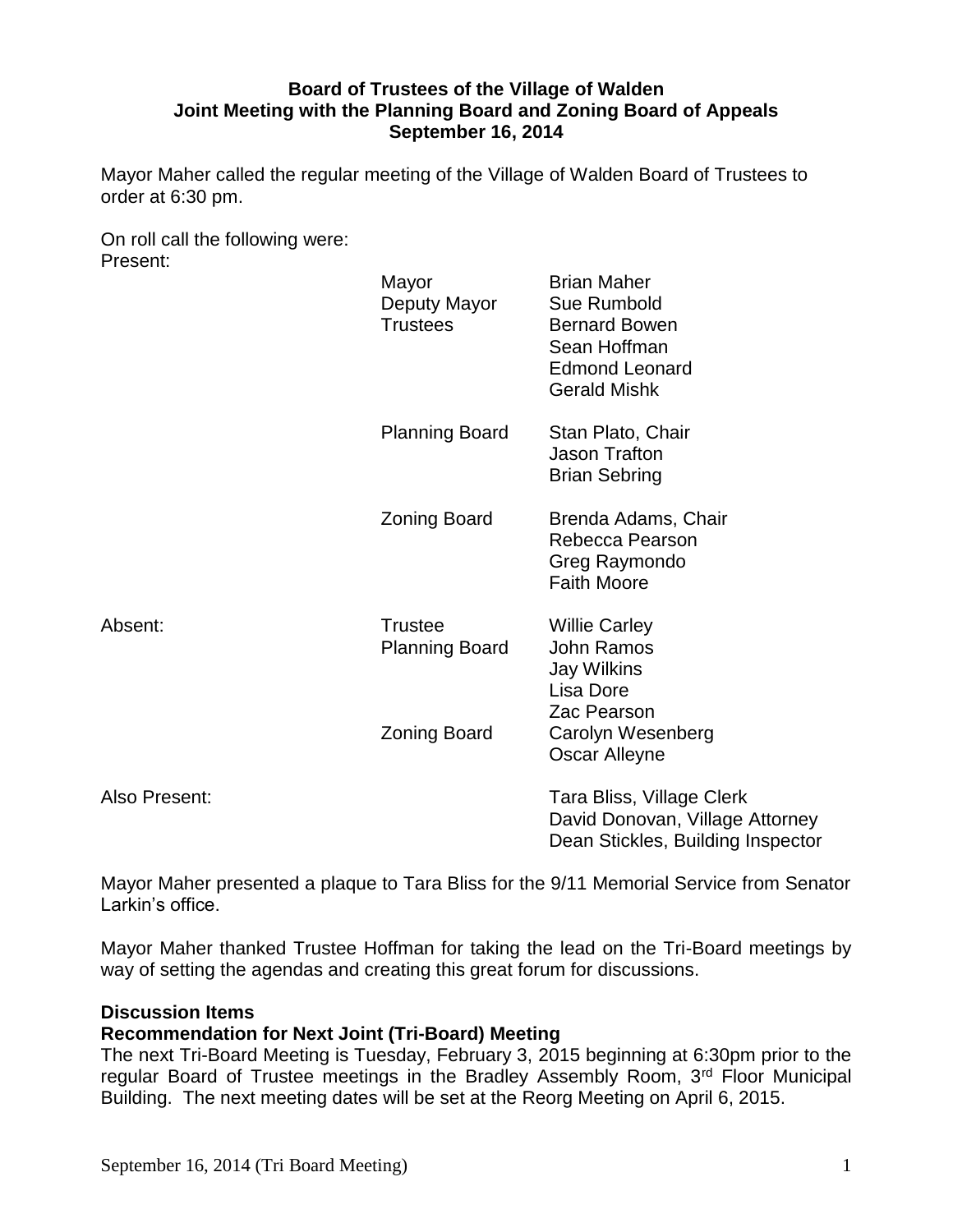# **Planning & Zoning Boards – Annual Training Certification, Records & Course Offerings, Disclosure Forms**

Clerk Bliss reminded everyone that each member is required to do 4 hours of training/continued education per year (from April 1<sup>st</sup> to April 1<sup>st</sup>). She stated that some members signed up for OCMPF spring classes but did not bring in their completed certificates; just a reminder that the trainings do not count without a certificate. OCMPF should have their fall schedule out soon and it will be forwarded to everyone, the dates are October 20<sup>th</sup>, October 27<sup>th</sup>, November 13<sup>th</sup> for the evening classes and the Full day class is October 10<sup>th</sup>. Let her know if anyone would like to join Brenda and Carolyn for the Free Placemaking Committee tour with the Orange County Citizens Foundation this Saturday 9/20 in the Village of Montgomery from 9-11:30am. The tour and class count for 2 hours of Continued Education.

Becky Pearson added that the Zoning Board had a great meeting from our Attorney this spring and it was the best class they have taken in a while.

## **Planning & Zoning Boards - Appointments**

Trustee Hoffman indicated that both Brenda Adams and Jason Trafton are up on April 1<sup>st</sup>. He encouraged them to let the Village Manager know if they would like to continue when their terms are up.

### **Notices/Posting of Property**

Trustee Hoffman stated that Stan had brought up an issue that came up again this summer about auto zone where residents indicated they didn't see the notice in the paper or receive individual notices only heard by word of mouth about the public hearing. Stan had suggested posting of properties with signs at the property in the past and it thought it a good idea to bring it up again.

Stan Plato added that it came up again for Franco's. He also recommended sending it via certified mail but also in regular mail. For Franco's no public showed up at all. The mailings have to be sent out at least 5 days before the public hearing that the applicant sends out. If they don't do the mailings they don't have a Public Hearing. 5 days is a tight time frame and he would like to see it increased to 10 days perhaps.

Attorney Donovan stated that other municipalities go so far as to post the maps and plans on their websites for the ease of public viewing. No motion is needed to add this information to the website. If there is a standard package for applicants then it would be easy to put that up. When it comes to changing the time frame from 5 to 10 days that would need a local law to change to 10 days. Town of Newburgh has actually gone to posting properties and how big it can be and where the property is located for the general public. Most paces don't have that but this is an exception.

Dean Stickles and Clerk Bliss to work out details of website posting.

Trustee Mishk added that as a recent applicant he had to scramble to meet deadlines as it takes 2 weeks at least to get addresses of properties to notice from the town and you have to pay for that list from them. He was able to work with Dean to get them out but if he had to wait for the town he wouldn't have made the deadline.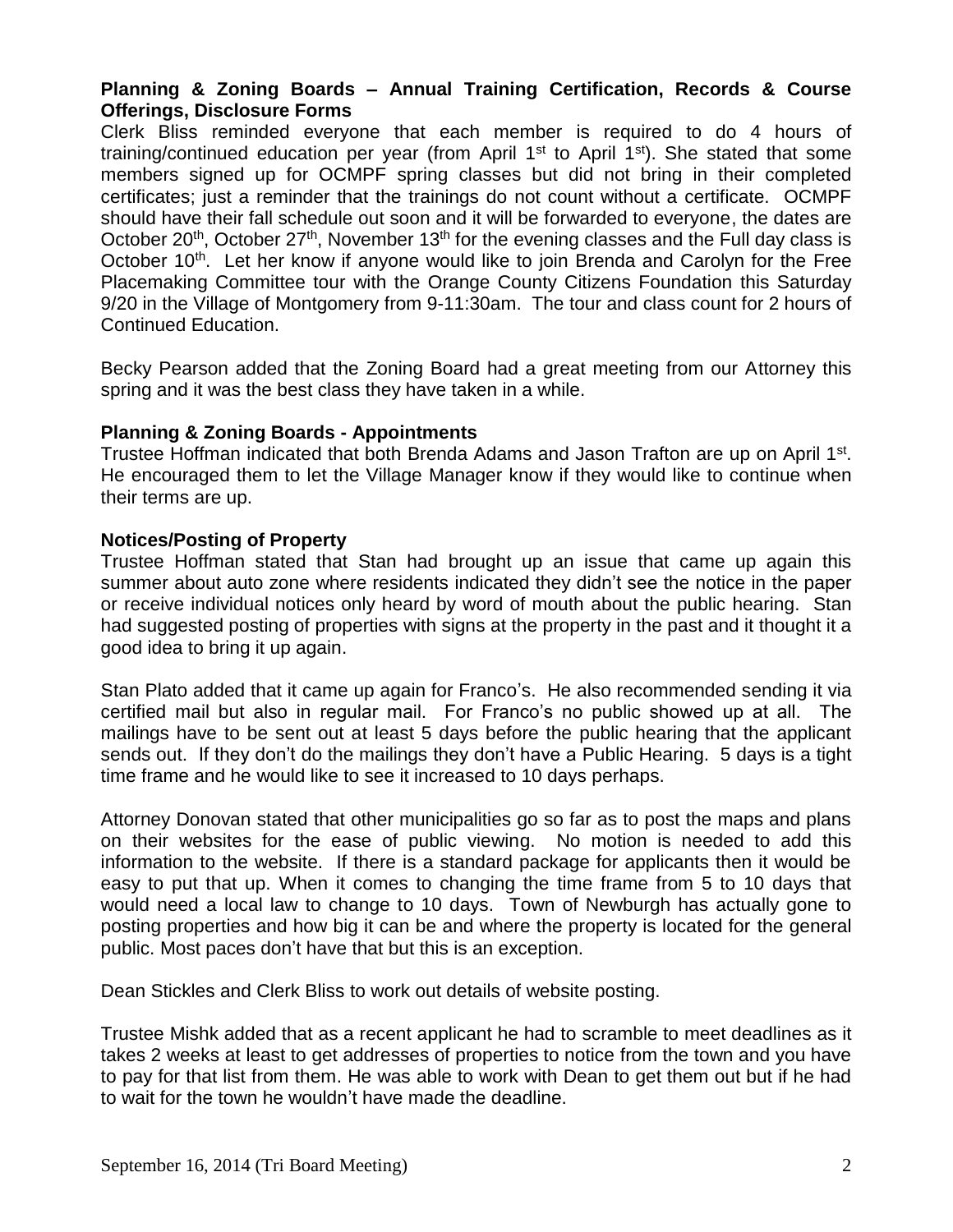Clerk Bliss mentioned the capability of the BAS program on our website where peole can put in an address or section block and lot number to get the name and address of the current occupant.

Mayor Maher asked if we can amend the application to include that information that it is that easy to get instead of waiting for the town.

Stan Plato replied he hadn't heard that before and has been looking for feedback from the Planning Board applicants on the process and any hiccups with it.

Dean Stickles said we can amend the application and give it to them ahead of time. His office could do it but it would take him time to do for each applicant.

Attorney Donovan stated that a lot of times it is suggested that the municipality generates the list so that there are no omissions. Generally there is a fee for these lists that are generally given through the Assessor's Office.

Mayor Maher suggested that Trustee Hoffman, Dean Stickles, John Revella, and Brian Sebring from the Planning Board all get together to work with Attorney Donovan on details of the law to include the dimensions of the sign details and the mailing date change. He also asked Clerk Bliss to discuss with John about Code Red usage as well.

### **Accessory Apartments**

Brenda Adams stated that in April 2013 they proposed a draft LL for this idea and the Board discussed it but it dropped off the agenda. Is the Village interested in doing something like this or is it a dead issue?

Mayor Maher replied he thought it was a dead issue.

Trustee Leonard said that the problem with the law in the municipalities who have a similar law are when the ownership changes. Maybe we need to look at it again.

Brenda Adams agreed that it is a complicated issue and regulation would be difficult but it keeps coming up at their meetings.

Trustee Hoffman thought when it was last discussed was that we were somewhat apartment rich and were not interested in going any further with it.

Becky Pearson asked if it ever went to the Planning Board for review.

Dean Stickles stated that originally it was meant for a large house for a senior who could rent it out so they wouldn't lose their home.

Mayor Maher asked if we could put a need restriction on something like this.

Attorney Donovan stated that would be difficult to enforce and impose that limitation.

Deputy Mayor Rumbold stated that the Board felt that the 924 apartment units we already have are plenty not to mention the illegal units out there. Another concern was the costs to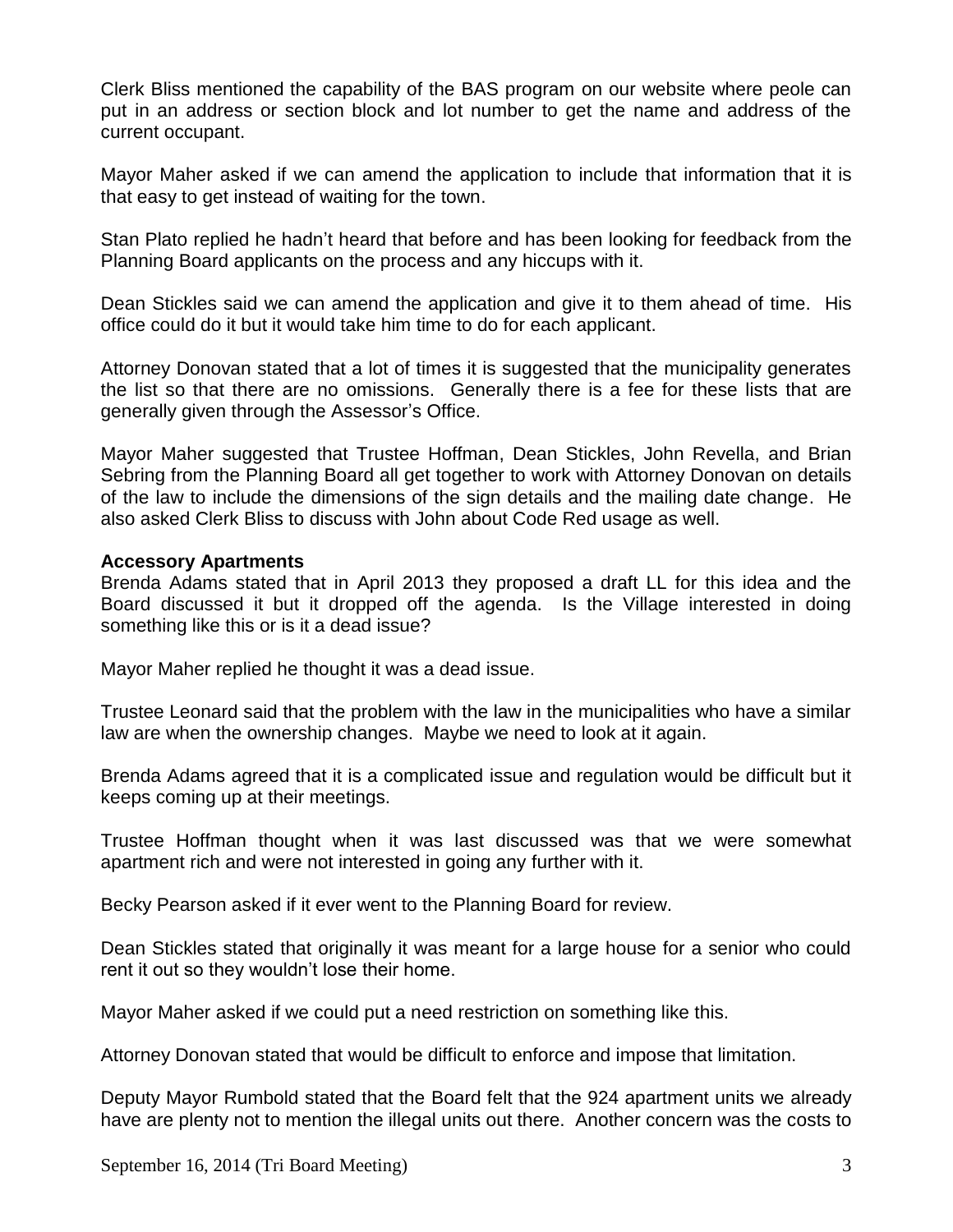the residents as well as other reasons such as parking space limitations or the prospect of illegal 2 family houses which is why it went off the radar, not just one or two reasons.

Trustee Mishk stated that he recently applied for an eco-cottage which is a temporary building for the life of the senior. He has also forwarded several laws to Dave for him to look at. He thought the Board was going to follow up on this.

Jason Trafton commented that if the point is to ease financial hardship this would be more of a cost to them.

Faith Moore stated that there are 13 other municipalities that have this type of law which doesn't mean ours would have to be the same. She was looking at it as an accessory exception not just for a senior home owner. It's more cost effective to put in an apartment at her home rather than putting them in a nursing home. If there was an accessory unit exception we could make a decision on this perhaps. She wanted to know if there was a way to have room for some exceptions.

Deputy Mayor Rumbold asked where you draw the line with the exceptions. She feels this would be putting the Zoning Board is a position to play "God". We are asking for trouble with a slippery slope of making exceptions.

Attorney Donovan added that this is a use variance and a difficult process to go through. If the Board wanted to do this it would take legislation to make that change.

Roll Call: Trustee Mishk – Aye Trustee Hoffman – Nay Deputy Mayor Rumbold – Nay Mayor Maher – Aye Trustee Bowen – Nay Trustee Leonard – Aye

Mayor Maher explained we are tied so we will therefore need to take another vote at a later date when the entire Board is here which we will do at a later date.

## **Acceptable Colors for Buildings & Signs Policy from Planning Board**

Trustee Hoffman explained that the Planning Board made a resolution and if they wanted to enforce it would need a law.

Stan Plato explained that they have been using historic colors out of Benjamin Moore colors available for signs. We had two applicants come and some of the colors in their logos are not available in that color scheme. They were colors of our country: red, white, and blue which is why the resolution was made.

Attorney Donovan stated that these are guidelines, not statutes therefore no law is needed.

## **Roundtable Discussion**

Brenda Adams asked when we would be getting new Zoning Maps from the County. The ones we have are from 2007.

September 16, 2014 (Tri Board Meeting) 4